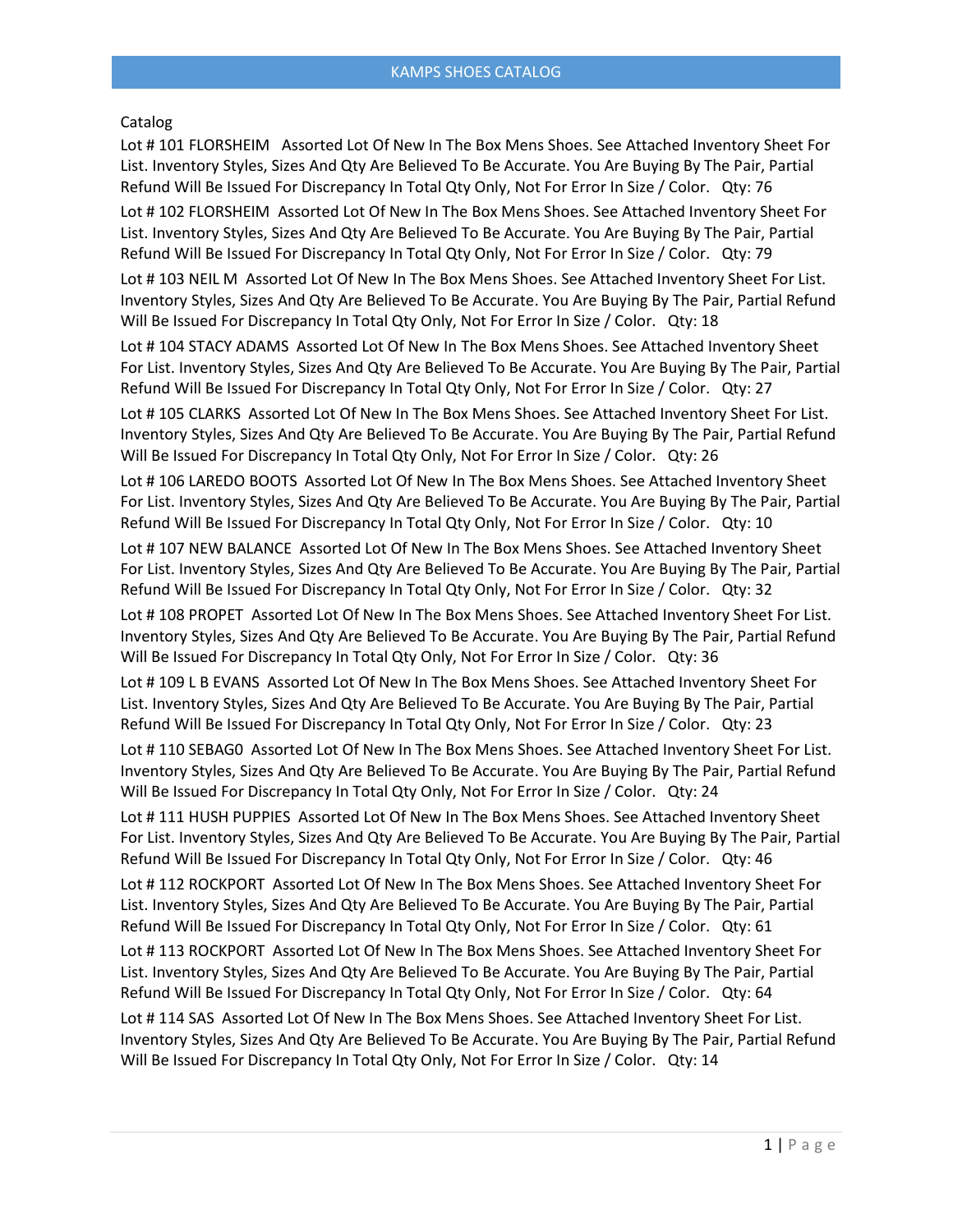Lot # 115 DUNHAM Assorted Lot Of New In The Box Mens Shoes. See Attached Inventory Sheet For List. Inventory Styles, Sizes And Qty Are Believed To Be Accurate. You Are Buying By The Pair, Partial Refund Will Be Issued For Discrepancy In Total Qty Only, Not For Error In Size / Color. Qty: 7

Lot # 116 SANDRO MOSCOLINI Assorted Lot Of New In The Box Mens Shoes. See Attached Inventory Sheet For List. Inventory Styles, Sizes And Qty Are Believed To Be Accurate. You Are Buying By The Pair, Partial Refund Will Be Issued For Discrepancy In Total Qty Only, Not For Error In Size / Color. Qty: 5

Lot # 117 DYEABLES Assorted Lot Of New In The Box Womens Shoes. See Attached Inventory Sheet For List. Inventory Styles, Sizes And Qty Are Believed To Be Accurate. You Are Buying By The Pair, Partial Refund Will Be Issued For Discrepancy In Total Qty Only, Not For Error In Size / Color. Qty: 65

Lot # 118 J RENEE Assorted Lot Of New In The Box Womens Shoes. See Attached Inventory Sheet For List. Inventory Styles, Sizes And Qty Are Believed To Be Accurate. You Are Buying By The Pair, Partial Refund Will Be Issued For Discrepancy In Total Qty Only, Not For Error In Size / Color. Qty: 35

Lot # 119 LADY COUTURE Assorted Lot Of New In The Box Womens Shoes. See Attached Inventory Sheet For List. Inventory Styles, Sizes And Qty Are Believed To Be Accurate. You Are Buying By The Pair, Partial Refund Will Be Issued For Discrepancy In Total Qty Only, Not For Error In Size / Color. Qty: 19

Lot # 120 ROSE PETAL Assorted Lot Of New In The Box Womens Shoes. See Attached Inventory Sheet For List. Inventory Styles, Sizes And Qty Are Believed To Be Accurate. You Are Buying By The Pair, Partial Refund Will Be Issued For Discrepancy In Total Qty Only, Not For Error In Size / Color. Qty: 50

Lot # 121 ROS HOMERSON Assorted Lot Of New In The Box Womens Shoes. See Attached Inventory Sheet For List. Inventory Styles, Sizes And Qty Are Believed To Be Accurate. You Are Buying By The Pair, Partial Refund Will Be Issued For Discrepancy In Total Qty Only, Not For Error In Size / Color. Qty: 95

Lot # 122 HUSH PUPPIES Assorted Lot Of New In The Box Womens Shoes. See Attached Inventory Sheet For List. Inventory Styles, Sizes And Qty Are Believed To Be Accurate. You Are Buying By The Pair, Partial Refund Will Be Issued For Discrepancy In Total Qty Only, Not For Error In Size / Color. Qty: 55

Lot # 123 HUSH PUPPIES Assorted Lot Of New In The Box Womens Shoes. See Attached Inventory Sheet For List. Inventory Styles, Sizes And Qty Are Believed To Be Accurate. You Are Buying By The Pair, Partial Refund Will Be Issued For Discrepancy In Total Qty Only, Not For Error In Size / Color. Qty: 110

Lot # 124 ASSORTED Assorted Lot Of Evening Bags To Include (7) Carlo Fellini, (1) Nite Bags And (1) Unmarked Qty: 9

Lot # 125 TROTTERS Assorted Lot Of New In The Box Womens Shoes. See Attached Inventory Sheet For List. Inventory Styles, Sizes And Qty Are Believed To Be Accurate. You Are Buying By The Pair, Partial Refund Will Be Issued For Discrepancy In Total Qty Only, Not For Error In Size / Color. Qty: 61

Lot # 126 TROTTERS Assorted Lot Of New In The Box Womens Shoes. See Attached Inventory Sheet For List. Inventory Styles, Sizes And Qty Are Believed To Be Accurate. You Are Buying By The Pair, Partial Refund Will Be Issued For Discrepancy In Total Qty Only, Not For Error In Size / Color. Qty: 92

Lot # 127 TROTTERS Assorted Lot Of New In The Box Womens Shoes. See Attached Inventory Sheet For List. Inventory Styles, Sizes And Qty Are Believed To Be Accurate. You Are Buying By The Pair, Partial Refund Will Be Issued For Discrepancy In Total Qty Only, Not For Error In Size / Color. Qty: 57

Lot # 128 TROTTERS Assorted Lot Of New In The Box Womens Shoes. See Attached Inventory Sheet For List. Inventory Styles, Sizes And Qty Are Believed To Be Accurate. You Are Buying By The Pair, Partial Refund Will Be Issued For Discrepancy In Total Qty Only, Not For Error In Size / Color. Qty: 100

Lot # 129 TROTTERS Assorted Lot Of New In The Box Womens Shoes. See Attached Inventory Sheet For List. Inventory Styles, Sizes And Qty Are Believed To Be Accurate. You Are Buying By The Pair, Partial Refund Will Be Issued For Discrepancy In Total Qty Only, Not For Error In Size / Color. Qty: 89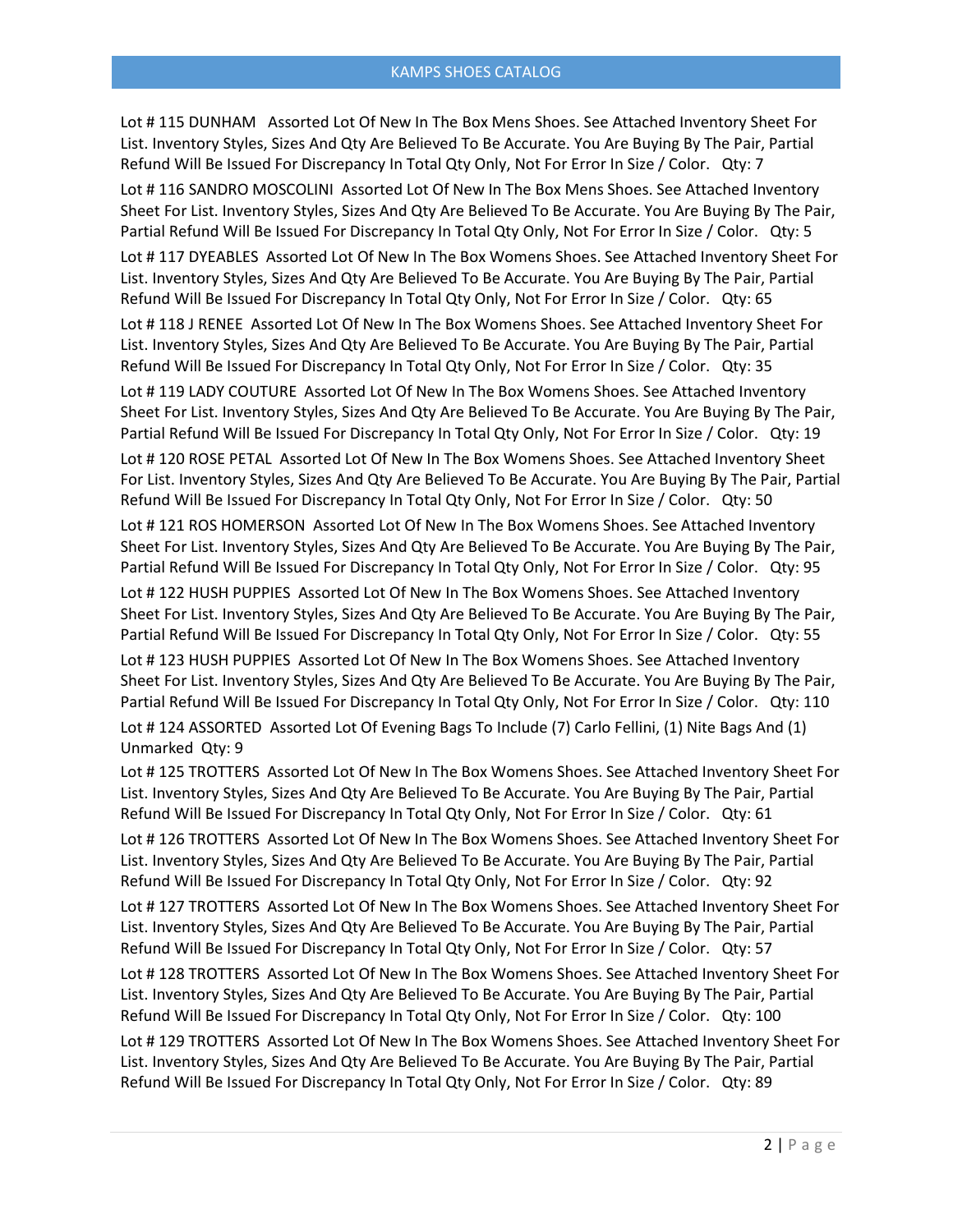Lot # 130 TROTTERS Assorted Lot Of New In The Box Womens Shoes. See Attached Inventory Sheet For List. Inventory Styles, Sizes And Qty Are Believed To Be Accurate. You Are Buying By The Pair, Partial Refund Will Be Issued For Discrepancy In Total Qty Only, Not For Error In Size / Color. Qty: 74

Lot # 131 SEBAGO Assorted Lot Of New In The Box Womens Shoes. See Attached Inventory Sheet For List. Inventory Styles, Sizes And Qty Are Believed To Be Accurate. You Are Buying By The Pair, Partial Refund Will Be Issued For Discrepancy In Total Qty Only, Not For Error In Size / Color. Qty: 14

Lot # 132 SOFT WALK Assorted Lot Of New In The Box Womens Shoes. See Attached Inventory Sheet For List. Inventory Styles, Sizes And Qty Are Believed To Be Accurate. You Are Buying By The Pair, Partial Refund Will Be Issued For Discrepancy In Total Qty Only, Not For Error In Size / Color. Qty: 31

Lot # 133 COBB HILL Assorted Lot Of New In The Box Womens Shoes. See Attached Inventory Sheet For List. Inventory Styles, Sizes And Qty Are Believed To Be Accurate. You Are Buying By The Pair, Partial Refund Will Be Issued For Discrepancy In Total Qty Only, Not For Error In Size / Color. Qty: 77

Lot # 134 ROCKPORT Assorted Lot Of New In The Box Womens Shoes. See Attached Inventory Sheet For List. Inventory Styles, Sizes And Qty Are Believed To Be Accurate. You Are Buying By The Pair, Partial Refund Will Be Issued For Discrepancy In Total Qty Only, Not For Error In Size / Color. Qty: 19

Lot # 135 SAS Assorted Lot Of New In The Box Womens Shoes. See Attached Inventory Sheet For List. Inventory Styles, Sizes And Qty Are Believed To Be Accurate. You Are Buying By The Pair, Partial Refund Will Be Issued For Discrepancy In Total Qty Only, Not For Error In Size / Color. Qty: 59

Lot # 136 SAS Assorted Lot Of New In The Box Womens Shoes. See Attached Inventory Sheet For List. Inventory Styles, Sizes And Qty Are Believed To Be Accurate. You Are Buying By The Pair, Partial Refund Will Be Issued For Discrepancy In Total Qty Only, Not For Error In Size / Color. Qty: 64

Lot # 137 SAS Assorted Lot Of New In The Box Womens Shoes. See Attached Inventory Sheet For List. Inventory Styles, Sizes And Qty Are Believed To Be Accurate. You Are Buying By The Pair, Partial Refund Will Be Issued For Discrepancy In Total Qty Only, Not For Error In Size / Color. Qty: 29

Lot # 138 DANIEL GREEN Assorted Lot Of New In The Box Womens Shoes. See Attached Inventory Sheet For List. Inventory Styles, Sizes And Qty Are Believed To Be Accurate. You Are Buying By The Pair, Partial Refund Will Be Issued For Discrepancy In Total Qty Only, Not For Error In Size / Color. Qty: 87

Lot # 139 KLOGS Assorted Lot Of New In The Box Womens Shoes. See Attached Inventory Sheet For List. Inventory Styles, Sizes And Qty Are Believed To Be Accurate. You Are Buying By The Pair, Partial Refund Will Be Issued For Discrepancy In Total Qty Only, Not For Error In Size / Color. Qty: 18

Lot # 140 GRASSHOPPER Assorted Lot Of New In The Box Womens Shoes. See Attached Inventory Sheet For List. Inventory Styles, Sizes And Qty Are Believed To Be Accurate. You Are Buying By The Pair, Partial Refund Will Be Issued For Discrepancy In Total Qty Only, Not For Error In Size / Color. Qty: 55

Lot # 141 KEDS Assorted Lot Of New In The Box Womens Shoes. See Attached Inventory Sheet For List. Inventory Styles, Sizes And Qty Are Believed To Be Accurate. You Are Buying By The Pair, Partial Refund Will Be Issued For Discrepancy In Total Qty Only, Not For Error In Size / Color. Qty: 80

Lot # 142 PROPET Assorted Lot Of New In The Box Womens Shoes. See Attached Inventory Sheet For List. Inventory Styles, Sizes And Qty Are Believed To Be Accurate. You Are Buying By The Pair, Partial Refund Will Be Issued For Discrepancy In Total Qty Only, Not For Error In Size / Color. Qty: 40

Lot # 143 EASY SPIRIT Assorted Lot Of New In The Box Womens Shoes. See Attached Inventory Sheet For List. Inventory Styles, Sizes And Qty Are Believed To Be Accurate. You Are Buying By The Pair, Partial Refund Will Be Issued For Discrepancy In Total Qty Only, Not For Error In Size / Color. Qty: 31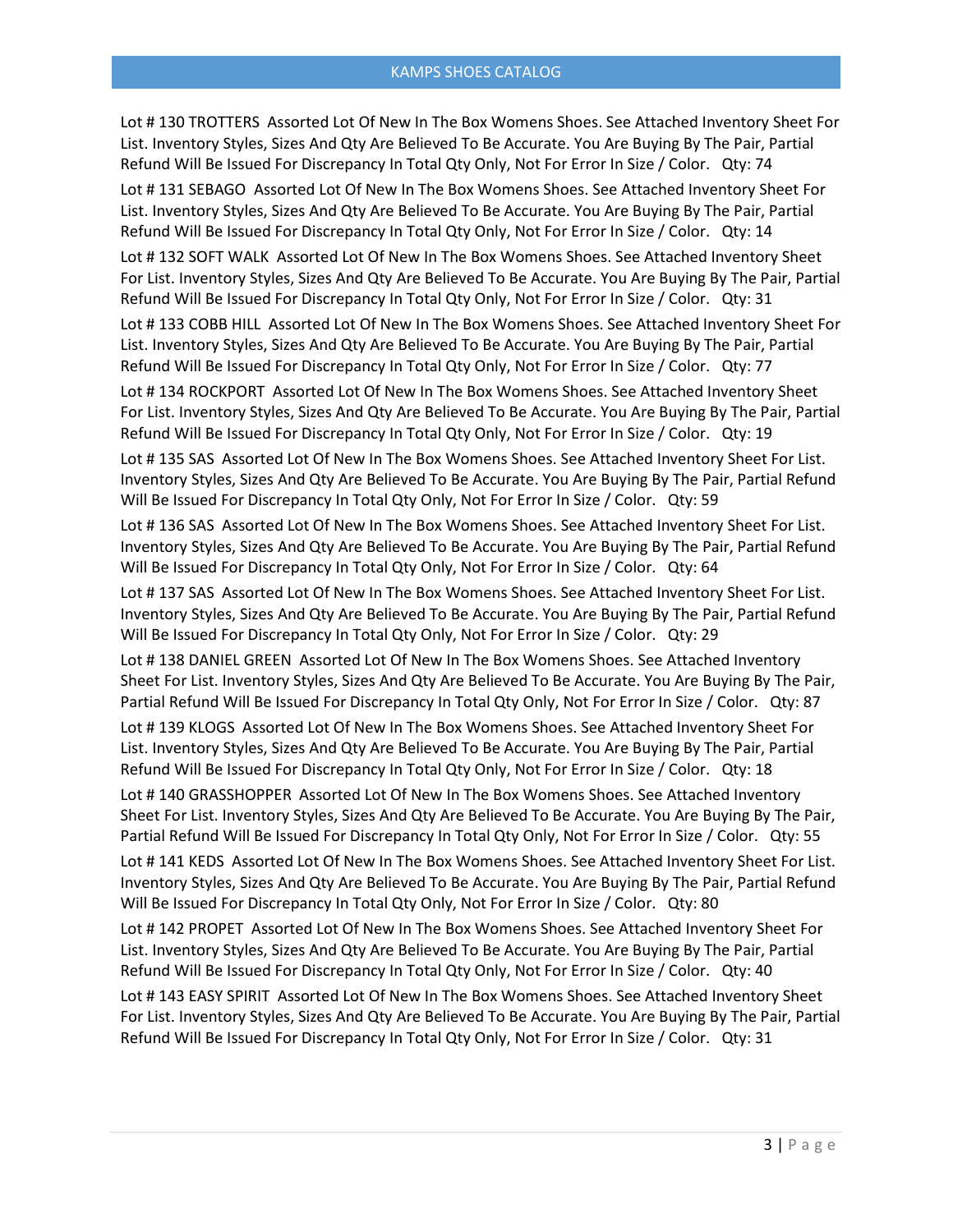Lot # 144 CLINIC AND FOOT THRILLS Assorted Lot Of New In The Box Womens Shoes. See Attached Inventory Sheet For List. Inventory Styles, Sizes And Qty Are Believed To Be Accurate. You Are Buying By The Pair, Partial Refund Will Be Issued For Discrepancy In Total Qty Only, Not For Error In Size / Color. This Is Old Inventory, Boxes Are Very Shelf Worn, Qty: 47

Lot # 145 NEW BALANCE Assorted Lot Of New In The Box Womens Shoes. See Attached Inventory Sheet For List. Inventory Styles, Sizes And Qty Are Believed To Be Accurate. You Are Buying By The Pair, Partial Refund Will Be Issued For Discrepancy In Total Qty Only, Not For Error In Size / Color. Qty: 25

Lot # 146 ARAVON Assorted Lot Of New In The Box Womens Shoes. See Attached Inventory Sheet For List. Inventory Styles, Sizes And Qty Are Believed To Be Accurate. You Are Buying By The Pair, Partial Refund Will Be Issued For Discrepancy In Total Qty Only, Not For Error In Size / Color. Qty: 73

Lot # 147 NAOT Assorted Lot Of New In The Box Womens Shoes. See Attached Inventory Sheet For List. Inventory Styles, Sizes And Qty Are Believed To Be Accurate. You Are Buying By The Pair, Partial Refund Will Be Issued For Discrepancy In Total Qty Only, Not For Error In Size / Color. Shoes Only, Does Not Include Display. Qty: 52

Lot # 148 CLARKS Assorted Lot Of New In The Box Womens Shoes. See Attached Inventory Sheet For List. Inventory Styles, Sizes And Qty Are Believed To Be Accurate. You Are Buying By The Pair, Partial Refund Will Be Issued For Discrepancy In Total Qty Only, Not For Error In Size / Color. Qty: 52

Lot # 149 BELLA VITA Assorted Lot Of New In The Box Womens Shoes. See Attached Inventory Sheet For List. Inventory Styles, Sizes And Qty Are Believed To Be Accurate. You Are Buying By The Pair, Partial Refund Will Be Issued For Discrepancy In Total Qty Only, Not For Error In Size / Color. Qty: 70

Lot # 150 ASSORTED Mixed Shoe Lot Of Brands And Styles Of New In The Box Womens Shoes. See Attached Inventory Sheet For List. Inventory Styles, Sizes And Qty Are Believed To Be Accurate. You Are Buying By The Pair, Partial Refund Will Be Issued For Discrepancy In Total Qty Only, Not For Error In Size / Color. Qty: 53

Lot # 151 ASSORTED Mixed Sandal Lot Of Brands And Styles Of New In The Box Womens Shoes. See Attached Inventory Sheet For List. Inventory Styles, Sizes And Qty Are Believed To Be Accurate. You Are Buying By The Pair, Partial Refund Will Be Issued For Discrepancy In Total Qty Only, Not For Error In Size / Color. Qty: 62

Lot # 152 Pikolinos 4-Tier Display Tack Qty: 1

Lot # 153 Rockport Double Sided Display Fixture. Do Not Have Hardware To Attach Base. Qty: 1

Lot # 154 Tiered Display, Appears To Be Missing One Tier. Qty: 1

Lot # 155 Tiered Wood Display Stand With Slat Wall Front And Sides. Qty: 1

Lot # 156 3 Nesting Baskets. 16x11, 14x9 And 12x7. Middle Size One Of The Handles Is Off, But It Is Inside The Basket. Qty: 1

Lot # 157 Metal Havanna Joe Hinged Lid Case. Qty: 1

Lot # 158 Miscellaneous Lot Of New And Used Closing And Sale Signs With Replacement Numbers And A Couple Of Vinyl Banners. As Pictured. Qty: 1

Lot #159 Adjustable Height. Upper Arm Is Missing The Button. Qty: 1

Lot # 160 Lot Of 4 Assorted Branded Displays And Signage. Qty: 1

Lot #161 Florsheim Foot Stool Qty: 1

Lot #162 Lot Of 13 Used Track Light Heads. Qty: 1

Lot # 163 Collapsible Double Sided Shoe Rack On Casters. Qty: 1

Lot # 164 Collapsible Double Sided Shoe Rack On Casters. Qty: 1

Lot #165 Fold Up Shoe Rack On Casters With 12 Removable Shelves. Sells With 2 Extra Frames And 7 Extra Shelves. Qty: 1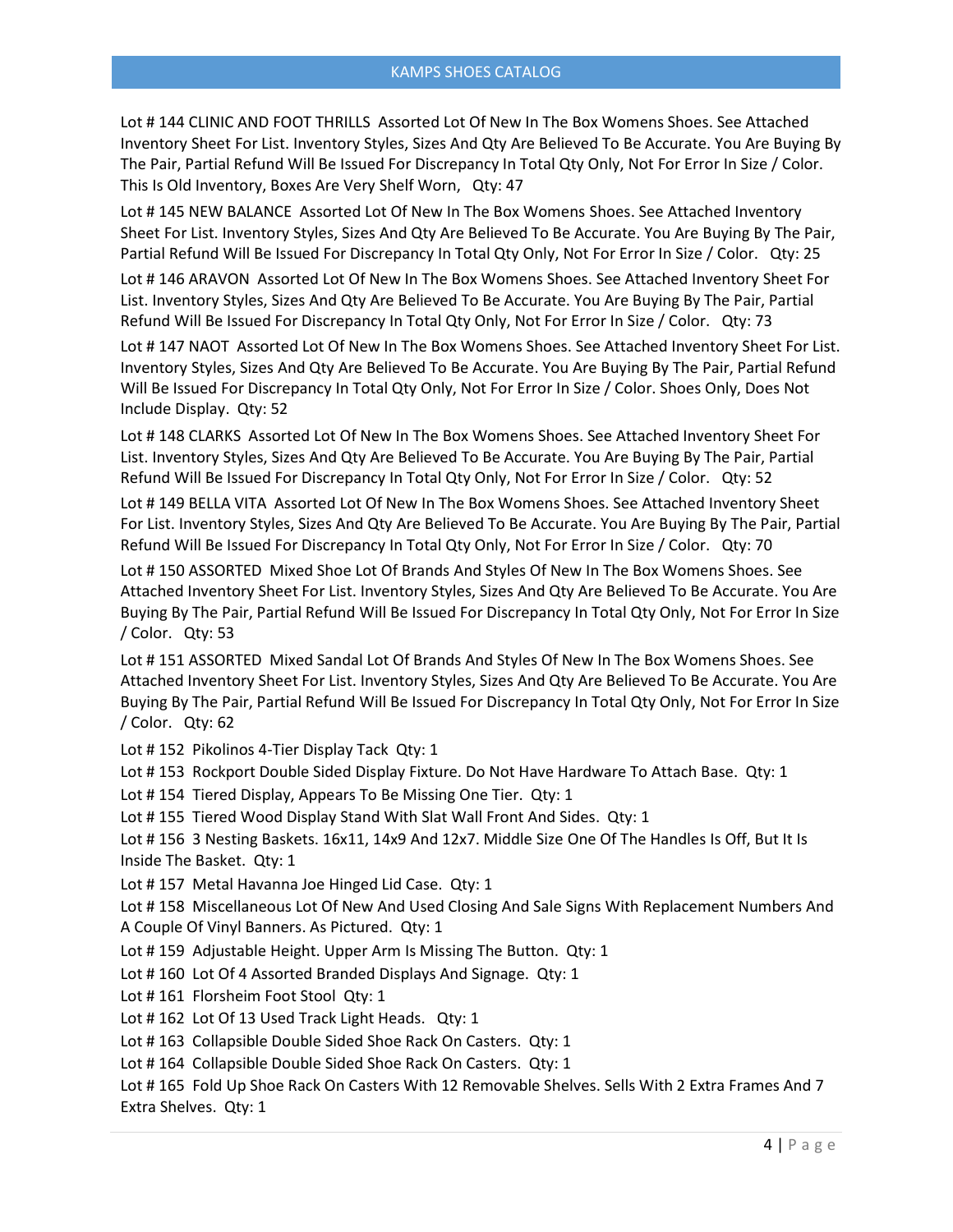Lot # 166 3 Boxes Of Shoe Merchandisers As Pictured. Qty: 1

Lot #167 Lot Of 3 Framed Prints Qty: 1

Lot # 168 Laminate Merchandising Table With Carpeted Top On Casters. Some Laminate Damage. Qty: 1

Lot # 169 Laminate Merchandising Table With Carpeted Top On Casters. Some Laminate Damage. Qty: 1

Lot # 170 Large Assorted Lot Of Slat Wall Display Shelves. Approx. 32 With Brand Names And 90 Clear Plastic. Qty: 1

Lot # 171 Retractable Sign Banner Frame. Currently Has Rockport Banner. Qty: 1

Lot # 172 Lot Of Approximately 20 Sign Stands And Frames. Sign Frame Is 14 X 11. Qty: 1

Lot # 173 Lot Of (2) Tiered Displays On Casters. One Is Missing A Shelf. Qty: 1

Lot # 174 4-Ring Spinner Rack. 1 Of The Rings Is Not Attached, But Is There. Includes Extra Base And Pole. Qty: 1

Lot # 175 Wood Slat Wall Display Rack On Casters. Qty: 1

Lot # 176 4-Sided Wood Slat Rack. Measurement Is With Base. Unit Measures 24x24x71. Qty: 1

Lot # 177 Assorted Brands, Styles And Sizes Of Belts. Stacy Adams, Aquarius, Leatherman And Bellissimo. Retail On All Is \$20 To \$30 Each. Includes Display Rack. Qty: 22

Lot # 178 Female Form Mannequin Half Body On Stand. 60 Inch, 55 Inch And 46 Inch High. Base Ring Is 16 Inch Diameter. Qty: 3

Lot # 179 Wicker Female Form Mannequin 1/2 Body. Qty: 1

Lot # 180 Countertop Spinner Rack (19 Diameter X 23 High) And Extra Display Stand Parts. Qty: 1

Lot # 181 Assorted Sizes. Qty: 28

Lot #182 Lot Of (12) Shoe Stands And (1) Evening Bag Stand. Qty: 1

Lot # 183 Asdorted Decor Lot As Pictured. Large Basket, Risers, Shoe Tree, Boot Planter, Etc. Qty: 1

Lot # 184 STAR New In The Box Professional Shoe Stretchers. (2) Size 3 And (1) Size 1. Retail \$30 Each. Qty: 3

Lot # 185 FLORSHEIM (4) New In The Box Shoe Trees For 13 W To 15 M/ Stock 525. Size Xxl At \$25 Each. (2) Fit Shoe 4 To 6 1/2 / Stock 595 / Size S At \$19.95 Each And (1) Stock 565 Size / Size Xxl At \$17.95. Qty: 7

Lot #186 Wall Hung Slat Wall Display Panel Qty: 1

Lot #187 Slat Wall Bench Base Display. Qty: 1

Lot # 188 Triangle Shaped Florsheim Shoe Display. 6 Metal Shelves On Each Side. Casters. Qty: 1

Lot # 189 Sketchers Rubber Floor Mat. New. Qty: 1

Lot # 190 Table Top 3-Tiered Wood Display Stand. Qty: 1

Lot # 191 Ugg Adjustable Height Metal Tabletop Displays. Qty: 3

Lot # 192 Lot Of (4) Clark Shoes Metal Display Stands. (The Name Has Been Markered Over In One Stand). 2 Are 27 Inch High And 2 Are 16 Inch High. Qty: 1

Lot # 193 Lot Of (4) Shoe Display Stands. Metal Display Stands. 3 Have Wood Base With Metal And The 4th One Has Laminate And Metal. 30, 29, 24 And 13 Inch High. Qty: 1

Lot # 194 ROYAL PRINCE Lot Of 2 Vintage Royal Prince The Original Hand Held Revolving Brush Vacuum Cleaners. Both Have Power And Draw Air. One Is Partially Disassembled, Not Sure If All Parts Are There To Put It Together. Qty: 1

Lot # 195 Assorted Brands, Styles And Sizes Of New In Box Insoles. Qty: 25

Lot # 196 Assorted Lot Of Slat Wall Shelf Brackets, Peg Hooks And Bag Hangars In Mostly Gold Tone. Also One Box Of Track Shelf Brackets In Mix Of Gold, Silver And Black. Qty: 1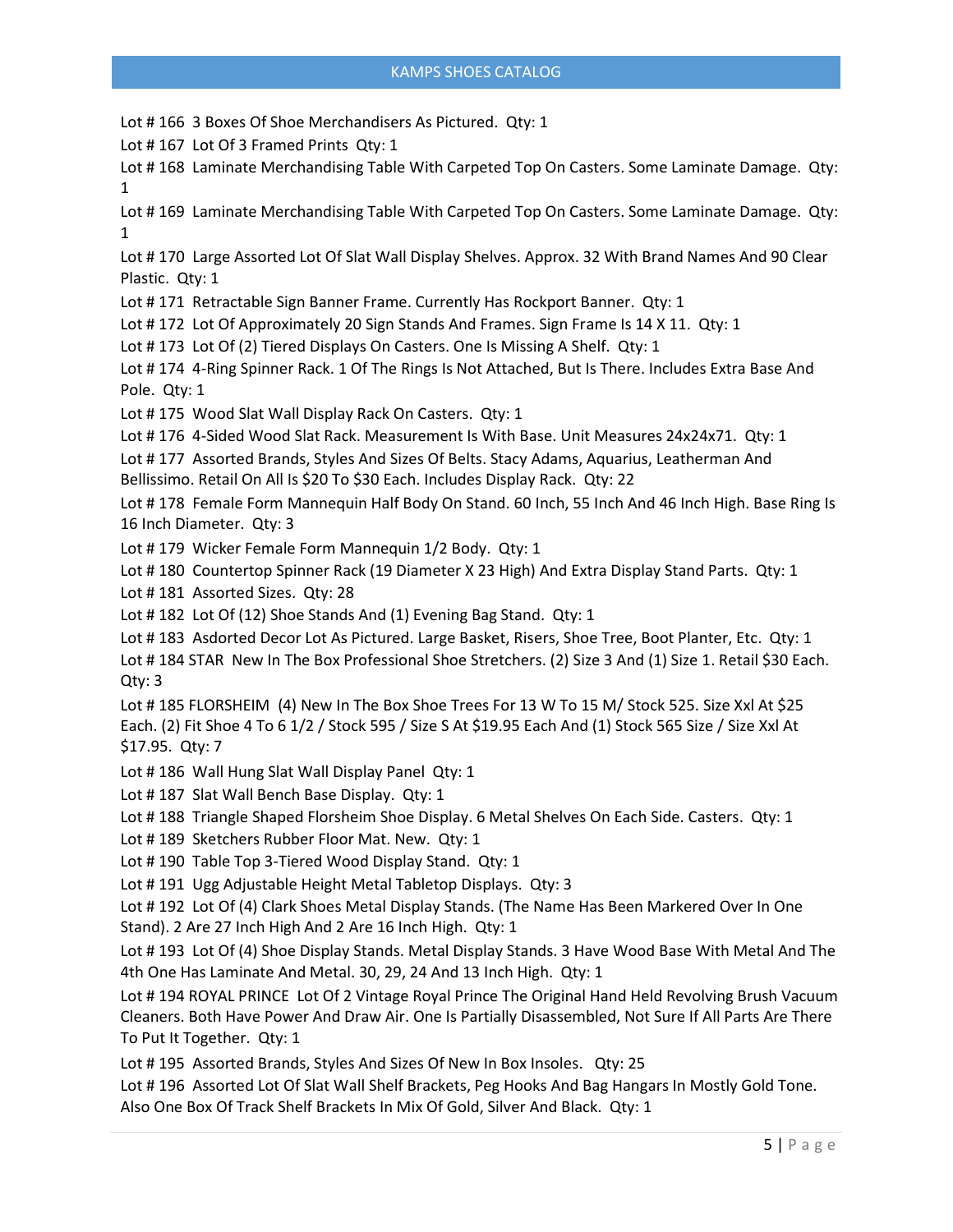## KAMPS SHOES CATALOG

Lot #197 Lot Of 2 Bracelet Displays Qty: 1 Lot # 198 Sebago Bottle Display, 7 Thermal Coffee Mugs And 5 Mini Spot Lamps. Qty: 1 Lot #199 Box Of Merchandising Hook / Clips. Qty: 1 Lot # 200 BULMAN Paper Cutter, Fits 30 Inch Roll. Qty: 1 Lot # 201 TRAVELON Box Of Anti-Theft Hangars. Qty: 1 Lot # 202 Lot Of Purse Hangars For Track. Look At Photos To See Picture Of Track, Not Included. Qty: 1 Lot # 203 Box Of Used Shoe Trees, Approx 35 Assorted Pcs. Qty: 1 Lot # 204 Box Of Used Shoe Trees, Approx 35 Assorted Pcs. Qty: 1 Lot # 205 Box Of Used Shoe Trees, Approx 35 Assorted Pcs. Qty: 1 Lot # 206 Box Of Coat Security Rings / Chains. Do Not Have Keys For The Locks. Qty: 1 Lot # 207 Lot Of (14) Boot Forms. Qty: 1 Lot # 208 New 15x11x4 Gift Boxes. 33 Complete Boxes. Qty: 1 Lot # 209 Promotional 10 Inch Mickey And Mouse Stuffed Dolls. 1 Mickey And 5 Minnie. Qty: 1 Lot # 210 BRANNOCK Foot Measuring Device Qty: 2 Lot # 211 BRANNOCK Foot Measuring Device Qty: 2 Lot # 212 BRANNOCK Foot Measuring Device Qty: 2 Lot # 213 BRANNOCK Foot Measuring Device Qty: 2 Lot # 214 BRANNOCK Foot Measuring Device Qty: 2 Lot # 215 Assorted Lot Of Athletic, Casual, Dress Snd Cordo-Hydr Shoestrings. We Are Throwing In 10 Shoe Polish With The Lot. Tack Not Included. Qty: 110 Lot # 216 Merrell Display Rack On Casters. Qty: 1 Lot # 217 Assorted Lot Of Signage And Displays As Pictured. Displays Only, Not Shors Or Shelving In Back. Qty: 1 Lot # 218 Johnson And Murphy Display Lot With (3) Risers And Ond Sign Stand Qty: 1 Lot # 219 Wood Display. Not Sure What It Builds Out As. Qty: 1 Lot # 220 Glass And Wood Tiered Table Display As Pictured. Top Piece Can Be Used Separately. Measurement Is As Displayed. Glass Top Is 1/2 Inch Thick. Qty: 1 Lot # 221 Carpeted Stack Of (4) 4 Inch High Risers. 58x39, 36x24, 24 X15 And 18x12 Qty: 1 Lot # 222 Carpeted Stack Of (4) 4 Inch High Risers. 58x39, 36x24, 24 X15 And 18x12 Qty: 1 Lot # 223 Lot Of (2) Naot 5-Tiered Shoe Display. One Is Double Sided, The Other Is Single Sided Because There Are No Shelves For That Side. Does Not Include Shoes. Qty: 1 Lot # 224 Shoe Store Sizing Stool. Shows Wear. Qty: 1 Lot # 225 Shoe Store Sizing Stool. Shows Wear. Qty: 1 Lot # 226 Shoe Store Sizing Stool. Shows Wear And 1 Tear In Vinyl. Qty: 1 Lot # 227 Shoe Store Sizing Stool. Shows Wear And Some Vinyl Tears. Qty: 1 Lot # 228 Fold Up Shoe Rack On Casters With 12 Removable Shelves. Qty: 1 Lot # 229 Fold Up Shoe Rack On Casters With 12 Removable Shelves. Qty: 1 Lot # 230 Lot Of Assorted Tablecloths For Display / Merchandising. Approximately 24+ Cloths. Qty: 1 Lot # 231 Box Of Shoe Repair And Leather Tools, Nails, Etc. As Pictured. Qty: 1 Lot # 232 Shoe Cobblers Lasts. Please See Photo Of Broken Piece. Qty: 1 Lot # 234 (4) Covered Ceramic Jars And (1) Vase. Sells As One Lot. Qty: 1 Lot # 235 (3) Monarch Labelers And (1) Dennison Swifttach Tagger. Qty: 1 Lot # 236 Large Lot Of Assorted Clear Plastic Display Rsers And Shoe Displays In Assorted Sizes. Contents Of 4 Shelves. Qty: 1